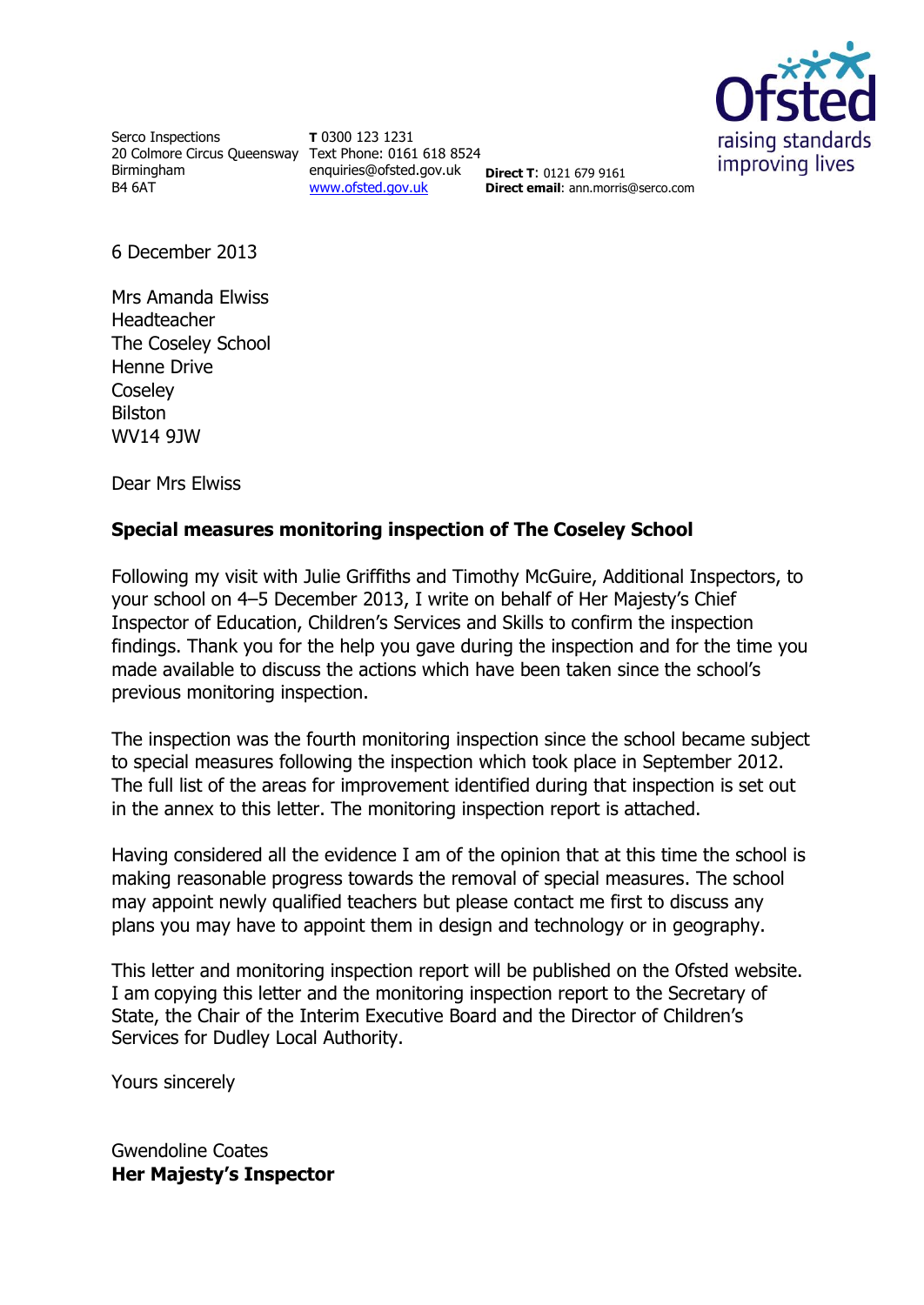

# **Annex**

## **The areas for improvement identified during the inspection which took place in September 2012**

- Improve the quality of teaching and learning by ensuring that:
	- teaching consistently challenges all students, especially the more able, in all subjects and particularly in English and mathematics
	- students have more opportunities to work independently and take responsibility for their own learning
	- students start work quickly without listening to long introductions and a brisk pace of learning is maintained throughout the lesson.
- Raise achievement, particularly for the most able, by ensuring that:
	- work consistently challenges and engages all students so that they make good progress in lessons
	- challenging targets are set as a minimum expectation
	- students do not end studies in English language and mathematics early without having the chance to achieve the best possible grade
	- GCSE results in all subjects are at least in line with national expectations.
- Improve the effectiveness and impact of leaders at all levels by ensuring that: – the ambition of the school is communicated clearly so that all staff share a collective understanding and agreement on how to improve further
	- leaders, at all levels, take more responsibility for improving the quality of teaching and raising achievement in their subject areas through a rigorous process of monitoring and evaluation to drive improvement
	- all success criteria in improvement plans are measurable and ambitious and are reviewed regularly in order to assess the impact of actions to drive school improvement.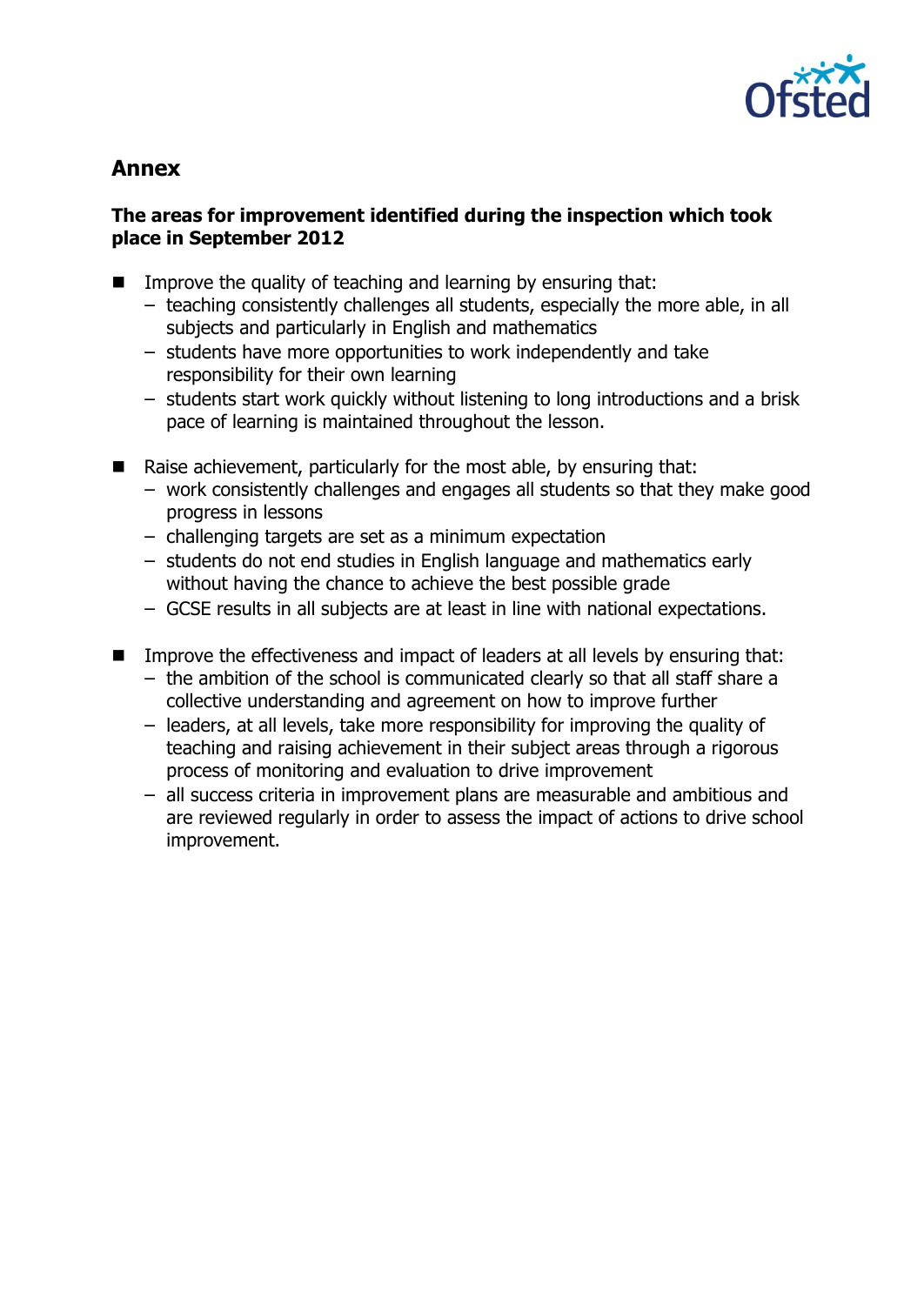

## **Report on the fourth monitoring inspection on 4–5 December 2013**

#### **Evidence**

Inspectors scrutinised documents and held meetings with the headteacher and other school leaders, the local authority's Assistant Director of School Improvement, a member of the interim executive board and groups of Year 8 and Year 11 students. Inspectors observed parts of nine lessons jointly with senior and middle leaders and observed parts of 14 other lessons, a Year 8 assembly and a Year 11 tutor period.

#### **Context**

New appointments made since the last monitoring inspection include an assistant headteacher with pastoral responsibilities, a data manager, a curriculum leader for humanities, a teacher and a higher level teaching assistant in mathematics, two teachers of modern languages and two Teach First trainee teachers – in English and in history. In addition, teachers of mathematics and of physical education returned from maternity leave. The head of art has been promoted to acting curriculum leader for technology. The curriculum leader for expressive arts has joined the senior leadership team on a temporary basis to work with middle leaders and to monitor and support the performance of boys and students eligible for pupil premium funding.

#### **Achievement of pupils at the school**

Some headline attainment measures improved in 2013, including the attainment of higher ability students, and disabled students and those who have special educational needs. However, attainment in different subjects varied significantly, with very low levels in some. Although higher ability students made more progress in 2012/13, the progress made by all students did not show sufficient improvement over previous years. The performance of students eligible for pupil premium funding, a majority of whom are boys, had not improved and the gap between their achievement and that of other students remained too wide.

School data about students' progress since Easter 2013 are more positive. For example, students eligible for pupil premium funding are making better progress now. A range of new approaches to encouraging and developing the reading skills of Key Stage 3 students is having a demonstrable impact on improving reading ages. These improvements were reflected in the progress students made in lessons observed during the inspection. In a majority of lessons, students had good attitudes to learning and made good progress. Their targets were challenging and most students understood them. For example, in a Year 11 physical education lesson on table tennis, well-structured activities, high expectations and suitable levels of challenge ensured students made rapid progress.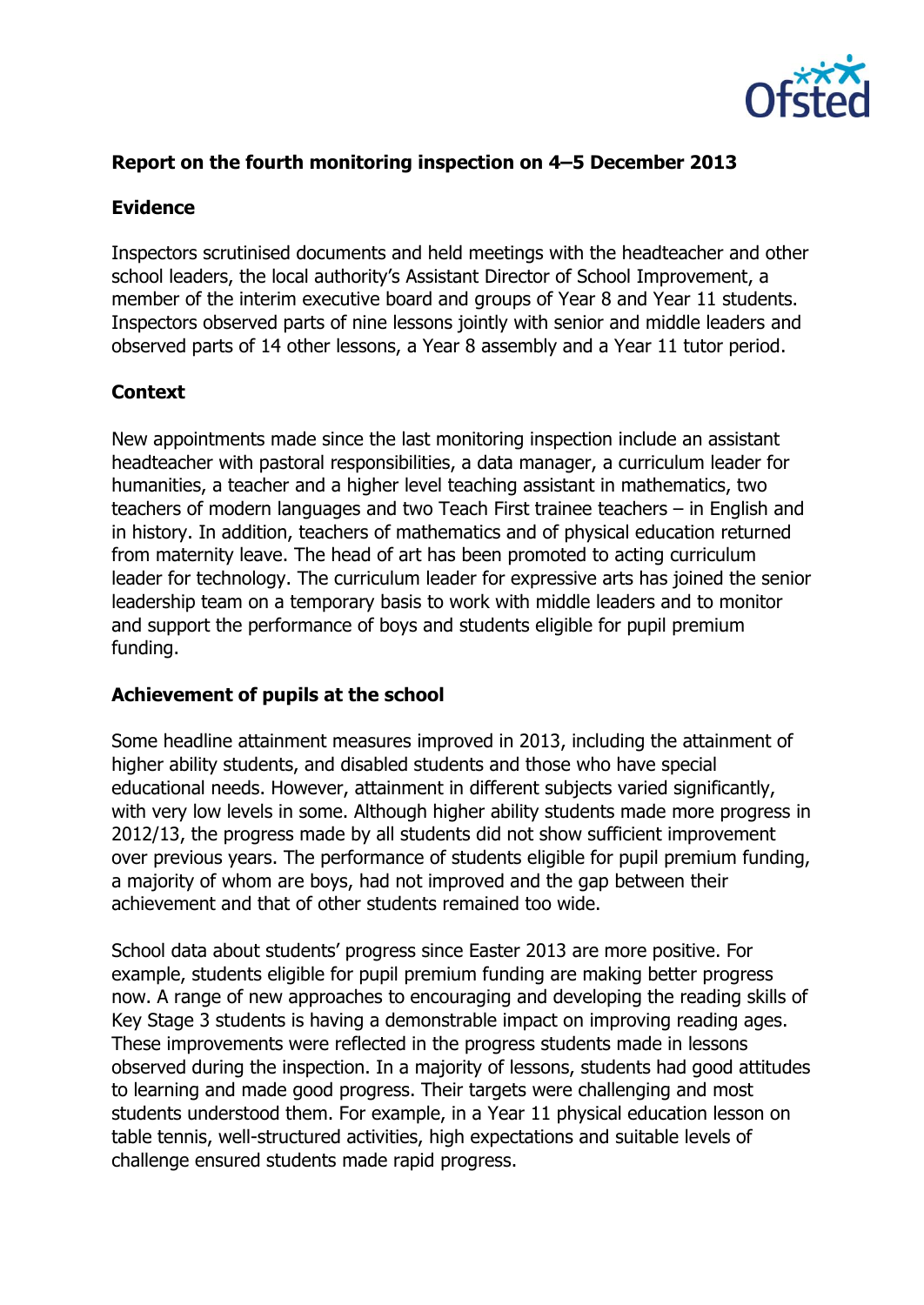

# **The quality of teaching**

Inspection findings reflected the school's own judgements that teaching has improved considerably, and much is now good or better. However, too much teaching still requires improvement and there is too much variation in quality between and within subjects. The improvements in teaching are not yet showing in better achievement for all students in all subjects.

In the most successful lessons, students made good progress because teachers organised purposeful learning activities with appropriate levels of challenge. Students were engaged and motivated because teachers created positive learning environments. Students' expectations about their own work reflected the teachers' high expectations. In a Year 7 art lesson on tonal variation, students identified the success criteria for the next stage of their work, demonstrating how well they understood what high quality work should look like and how they might achieve this. Questioning was used very effectively. For example, in a Year 9 science lesson about the effects of alcohol, the teacher's questions prompted students to think deeply and to provide extended and thoughtful responses that included appropriate academic vocabulary. In the best lessons, students collaborated together well. The promotion of literacy skills, and in particular the development of oral skills, was an explicit element of lessons. There were many examples of students assessing their own and each other's work effectively.

Where teaching required improvement, there was little evidence of teachers matching learning activities to the different ability levels of students. This is despite the fact that all teachers now have access to clear data about each student's prior attainment and current rates of progress. Teachers did not focus their planning sufficiently well on what students were expected to learn and did not adjust their teaching to deal with misconceptions.

Most teachers now follow the school's written feedback policy. However, in some students' books the same comments, for example about work lacking sufficient detail, were repeated after each piece of work. This reflected the fact that some teachers do not provide students with opportunities to respond to written feedback comments by, for example, improving a piece of work.

Inconsistency in the quality of teaching means teachers in the same subject provide students with very different levels of challenge and have very different expectations of what they can achieve. For example, in Key Stage 3 modern language lessons, the extent to which different teachers used target languages varied considerably. This affected the progress students made in developing their understanding of, and confidence in speaking, the language. In Year 7 geography lessons, the attention different teachers gave to how well students were learning varied significantly. In one lesson on brownfield and greenfield sites, well-sequenced learning activities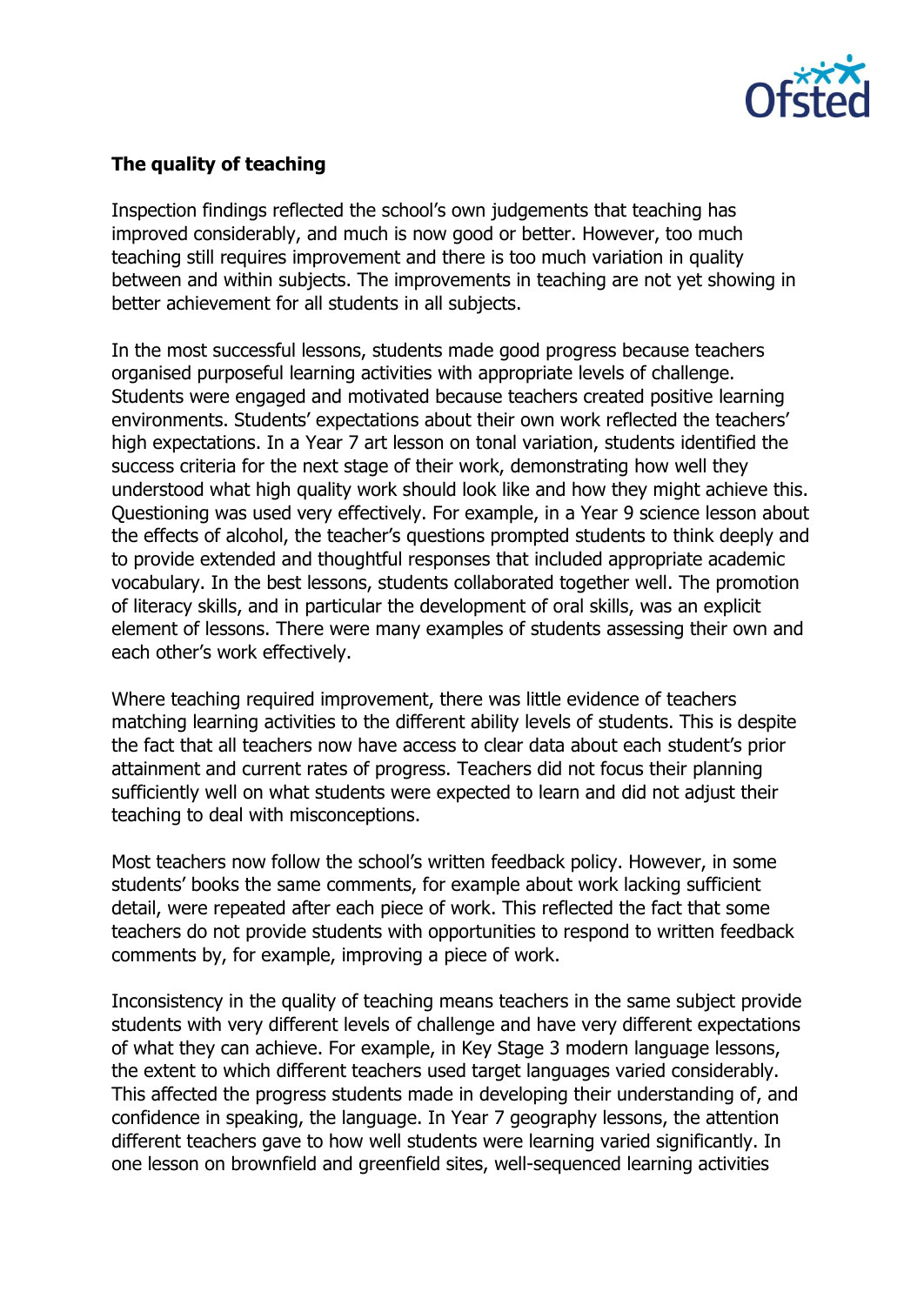

enabled students to make good progress and good questioning confirmed students' understanding. In another lesson on different types of settlements, there was no attempt to match learning activities to the ability of different students and the teacher failed to adjust the lesson to deal with the fact that students had not understood key terms.

Different teachers also have different levels of expectations about the same groups of students. For example, a Year 7 lower ability group made good progress in a science lesson about cells, tissues and organs because the teacher had high expectations about the progress they would make and provided them with good opportunities to develop their speaking and listening skills, their confidence and their collaborative skills. In contrast, for the same group in a resistant materials lesson, there was no expectation that all students should listen or be ready to respond to the teacher's questions, and there was little focus on developing literacy skills.

#### **Behaviour and safety of pupils**

Published 2012/13 data indicate rising levels of persistent absence, overall absence and fixed term exclusions, particularly for students eligible for pupil premium funding and those with additional needs supported at 'school action'.

A renewed focus on improving attendance and behaviour has been introduced. School data from Easter 2013 demonstrate that strategies to reduce absence and exclusions and improve behaviour are beginning to have a positive impact. Exclusions have declined as a result of particular students having a personalised school-based and off-site curriculum. This has also been effective in improving their progress and their attendance and behaviour. Behaviour in lessons observed during the inspection was good overall, with students taking a responsible attitude to learning and being courteous and considerate to others. Punctuality to lessons is good. The management of behaviour is improving and while most teachers apply the school's behaviour management policy consistently, students note that this is not always the case in all lessons.

Students say they feel safe and are confident that any incidents of bullying are dealt with swiftly and effectively. All statutory safeguarding requirements are met.

#### **The quality of leadership in and management of the school**

The headteacher is determined to bring about improvement and now has a strong team of leaders to support her. The school is now fully staffed and all have a clear commitment to improve the quality of education. Expectations have been raised and everyone understands what is expected of them and has the tools, in terms of data and support, to meet these expectations.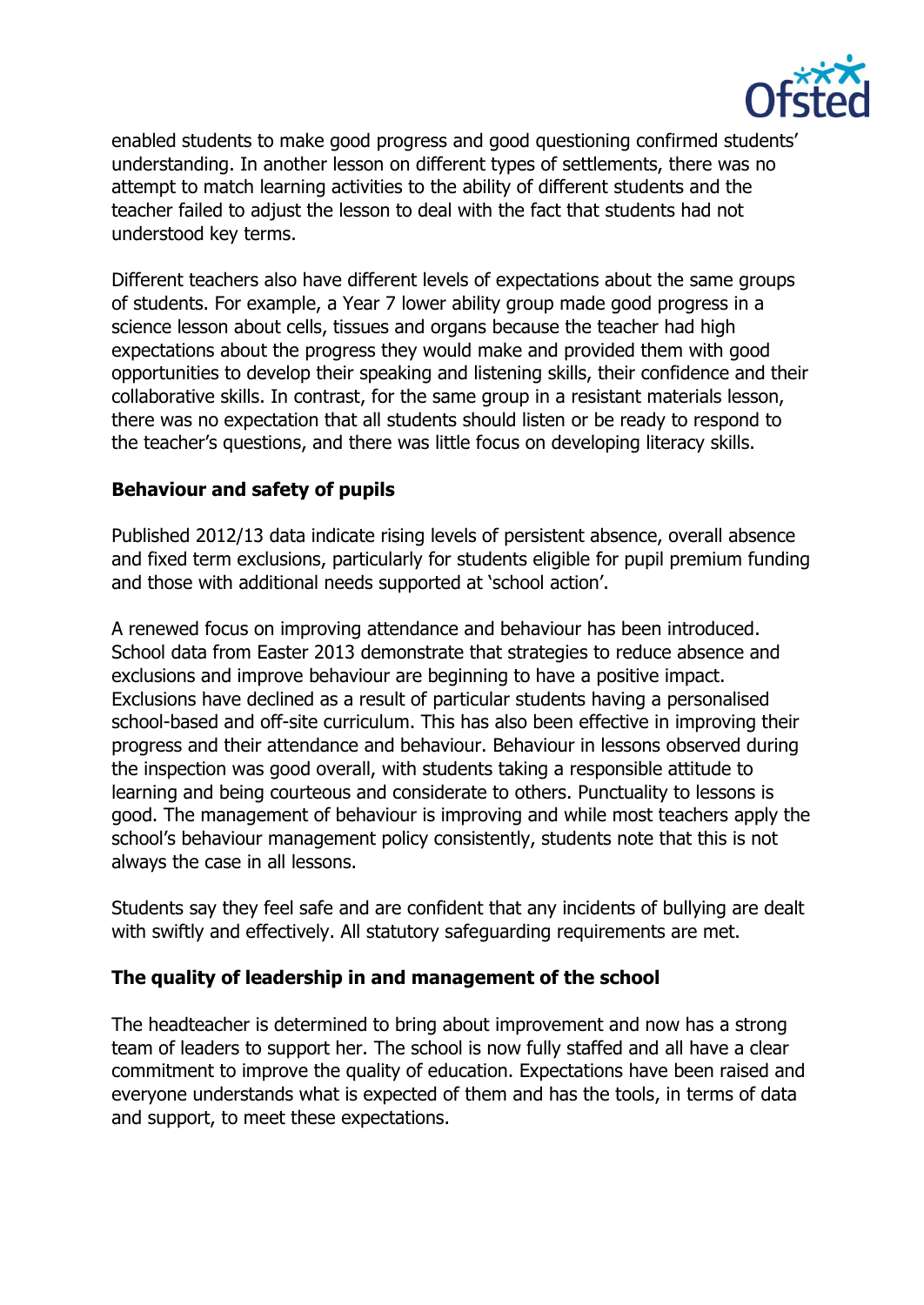

A thorough analysis of the summer 2013 achievement results has been undertaken. Key issues identified included the accuracy of assessment and predictions. As a result, extensive external support has been introduced to establish the accuracy of assessments and bring more rigour to checking processes.

New leaders are beginning to have an impact on improving students' personal and academic outcomes. For example, leaders of English and mathematics, who joined the school in the summer term, are seeing early signs of improving achievement in their subjects as a result of changes to schemes of work, setting, class sizes and strategies to improve teaching and assessment. Leadership at subject level, particularly in design and technology and in geography, is weak. The new and acting faculty leaders in humanities and technology and the relevant subject leaders are clear about the need to improve students' achievement in these areas.

More rigorous monitoring and quality assurance systems are ensuring that everyone is accountable for, and focused on, raising outcomes for students. Judgements about the quality of teaching are accurate. Teaching is monitored regularly and where it is less than good, bespoke support and training are provided. These systems are working and the proportion of teaching that is good or better is increasing steadily. The management of teachers' performance is now rigorous. Staff at every level have targets linked specifically to improving students' achievement.

Data systems allow more timely and focused support to be provided. However, further work is needed on analysing the progress made by students with different types of special educational need and the impact of additional support. The inadequate performance of students eligible for pupil premium funding has been a spur to a more effective focus on their achievement and a much better whole-school understanding of strategies necessary to improve their attendance, behaviour, engagement and achievement. School data indicate some improvement in these outcomes as a result.

The interim executive board provides leaders with real challenge and monitors the school's progress regularly and in detail. Its members are well informed and knowledgeable about the school's strengths and weaknesses and its priorities for improvement. They also have a very good contextual understanding of the community the school serves.

#### **External support**

External support is ensuring the school can move forward and improve its performance. The local authority makes termly monitoring visits and has helped to arrange additional subject-specific support. The Co-operative Trust partners are providing the school with external capacity, support and challenge. Other schools are providing support to assure the accuracy of teachers' assessment and experienced